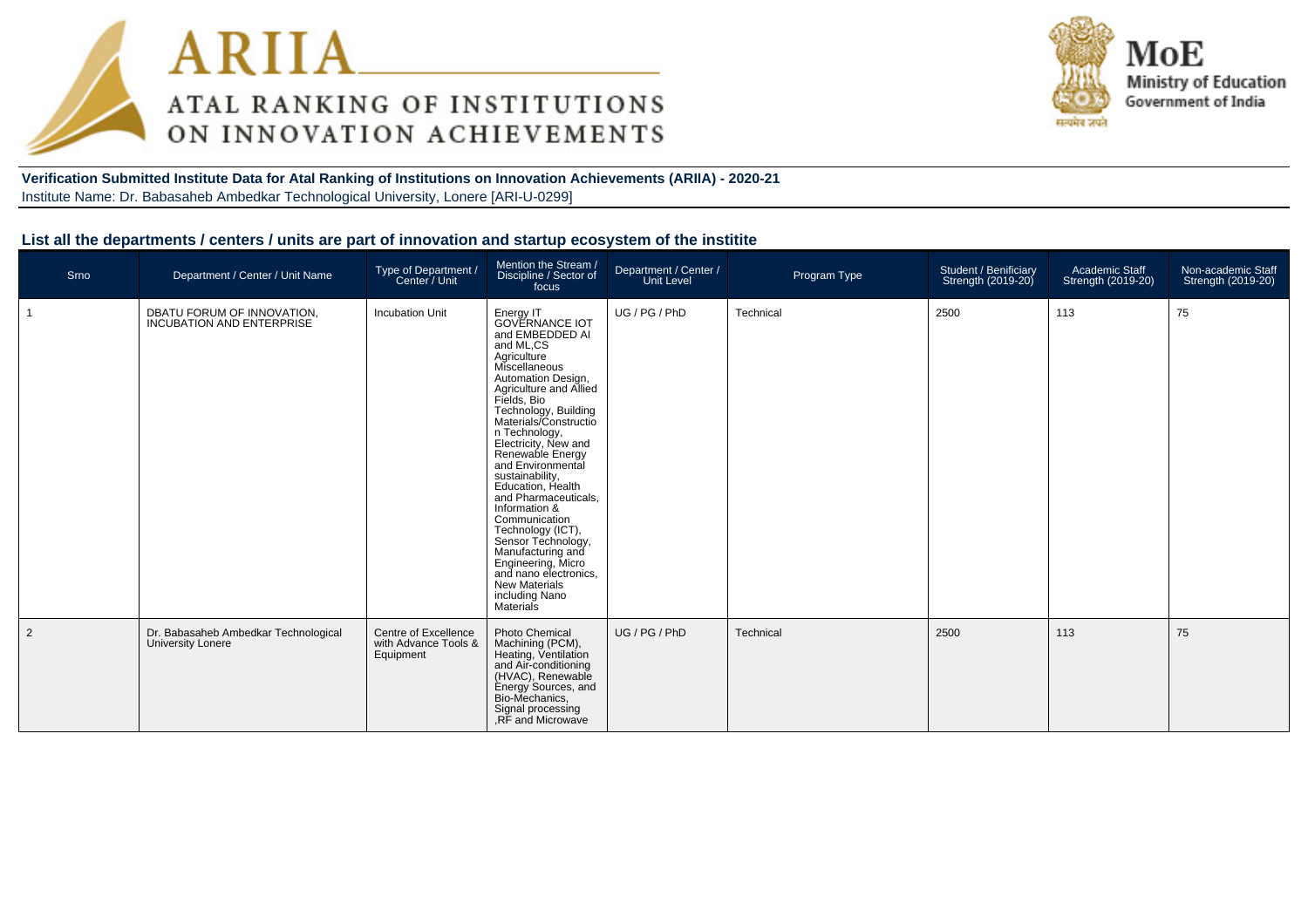| $\mathbf{3}$   | Dr. Babasaheb Ambedkar Technological<br>University Lonere | Academic<br>Department with lab<br>facility                                      | Mechanical<br>Engineering,<br>Electrical<br>Engineering,<br>Electronics and<br>Telecommunication<br>Engineering,<br>Information<br>Technology,<br>Computer<br>Engineering, Civil<br>Engineering,<br>Chemical<br>Engineering,<br>Petrochemical<br>Engineering                                                                                                                                                                                                                                                                                                                                        | UG / PG / PhD | Technical | 2500 | 113 | 75 |
|----------------|-----------------------------------------------------------|----------------------------------------------------------------------------------|-----------------------------------------------------------------------------------------------------------------------------------------------------------------------------------------------------------------------------------------------------------------------------------------------------------------------------------------------------------------------------------------------------------------------------------------------------------------------------------------------------------------------------------------------------------------------------------------------------|---------------|-----------|------|-----|----|
| $\overline{4}$ | Management of Avishkar, Research and<br>Startup (MARS)    | Pre-incubation unit                                                              | i) Agriculture and<br>Allied Fields ii) Bio<br>Technology iii)<br>Building<br>Materials/Constructio<br>n Technology iv)<br>Electricity, New and<br>Renewable Energy<br>and Environmental<br>sustainability v)<br>Education vi) Health<br>and Pharmaceuticals<br>vii) Information &<br>Communication<br>Technology (ICT) viii)<br>Sensor Technology<br>ix) Manufacturing and<br>Engineering x) Micro<br>and nano electronics<br>xi) New Materials<br>including Nano<br>Materials xii) Water,<br>Sanitation and Solid<br>Waste Management<br>xiii) Housing – Urban<br>and Rural xiv)<br>Transport xv) | UG / PG / PhD | Both      | 2500 | 113 | 75 |
| 5              | <b>IPR Cell</b>                                           | IPR Cell / Patent<br>Facilitation Unit /<br><b>Technology Transfer</b><br>Centre | <b>IPR</b>                                                                                                                                                                                                                                                                                                                                                                                                                                                                                                                                                                                          | UG / PG / PhD | Technical | 2500 | 113 | 75 |

## **List all the departments / centers / units are part of innovation and startup ecosystem of the institite**

## **Participation of HEI in Innovation & Entrepreneurship Initiatives of Ministry of Education (Till Today)**

| Programs/Initiatives                                                                                                                           | <b>Status</b> | <b>Registration ID</b>           |
|------------------------------------------------------------------------------------------------------------------------------------------------|---------------|----------------------------------|
| Adopted National Innovation and Start-up Policy at the HEI                                                                                     | Yes           | Not Required                     |
| Establishment of Institution's Innovation Council (IIC) at HEI                                                                                 | <b>YES</b>    | IIC Registration ID: IC201811546 |
| Trained Innovation Ambassadors at HEI                                                                                                          | <b>YES</b>    | Not Required                     |
| Participation in Smart India Hackathon (SIH)                                                                                                   | Yes           | Not Required                     |
| Facilitated listing start-ups/ technologies in Young India combating COVID with Knowledge, Technology and Innovation (YUKTI 2.0) portal of MIC | Yes           | Not Required                     |
| Participation in National Education Alliance of Technology (NEAT)                                                                              | Yes           | Not Required                     |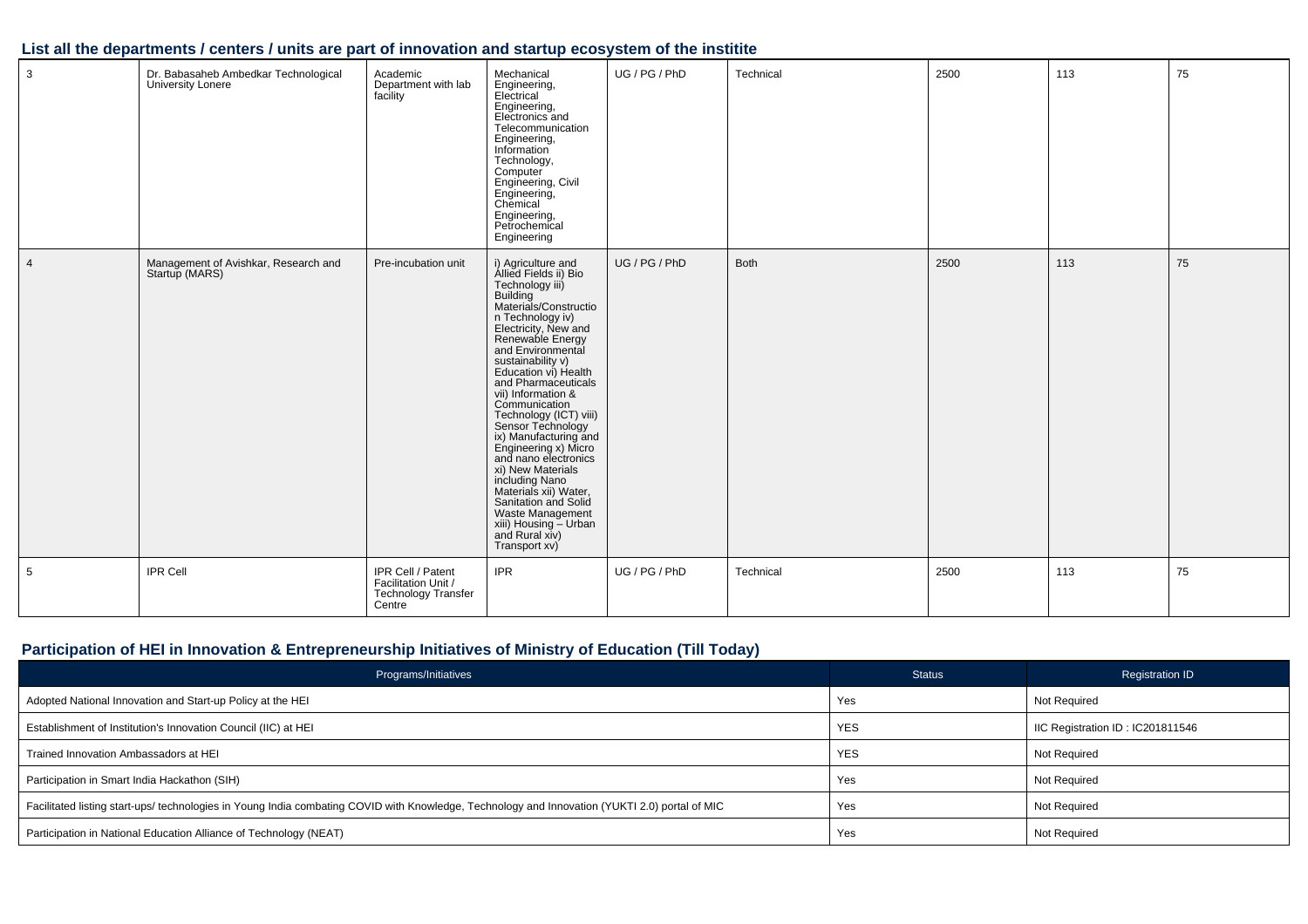| Section 1 > i : Details of Co-curricular events/programs related to Innovation, IPR and Entrepreneurship/Start-up Conducted by the HEI |  |  |
|----------------------------------------------------------------------------------------------------------------------------------------|--|--|
|                                                                                                                                        |  |  |

| Srno           | Name of<br>Program<br>(Full<br>Name)                             | Program<br><b>Theme</b>                                      | Program<br><b>Type</b> | Program<br>Category           | Organizin<br>g<br>Departm<br>ent/<br>Centre /<br><b>Student</b><br>Body<br>Name | Program<br>Start<br>Date   | Program<br>End Date        | Program<br>Duration(i<br>n Days) | Program<br>Location | Internal<br>Participa<br>nts<br>(Student) | Internal<br>Participa<br>nts<br>(Faculty) | External<br>Participa<br>nts<br>(Student) | External<br>Participa<br>nts<br>(Faculty) | Total<br>Number<br>of .<br>Participa<br>nts | Had institute spent expenses<br>either from own<br>resource/received fund to<br>organise the<br>program/activity/event? | Did any of the participants<br>received any awards/recognition<br>for startup / innovation ideas /<br>research?                                                                                                                                                                  |
|----------------|------------------------------------------------------------------|--------------------------------------------------------------|------------------------|-------------------------------|---------------------------------------------------------------------------------|----------------------------|----------------------------|----------------------------------|---------------------|-------------------------------------------|-------------------------------------------|-------------------------------------------|-------------------------------------------|---------------------------------------------|-------------------------------------------------------------------------------------------------------------------------|----------------------------------------------------------------------------------------------------------------------------------------------------------------------------------------------------------------------------------------------------------------------------------|
|                | Innovativ<br>e Product<br>Develop<br>ment                        | Entrepre<br>neurship/<br>Startup,<br>Innovatio<br>n.         | Training               | Institute<br>Lead<br>Activity | <b>DBATU</b>                                                                    | 23-01-20<br>20<br>00:00:00 | 27-01-20<br>20<br>00:00:00 | 5                                | Within<br>Campus    | 16                                        | 8                                         | 16                                        | 8                                         | 48                                          | 75000<br><b>Total Expense</b><br>Amount<br>Incurred by<br>Institute to<br>Organise the<br>Program (In<br>Rupees)        | No                                                                                                                                                                                                                                                                               |
| $\overline{2}$ | Awarene<br>SS<br>Program<br>on Start<br><b>up</b>                | Entrepre<br>neurship/<br>Startup,<br>Innovatio<br>n          | Awarene<br>SS          | Institute<br>Lead<br>Activity | <b>DBATU</b>                                                                    | 21-09-20<br>19<br>00:00:00 | 21-09-20<br>19<br>00:00:00 | $\mathbf{1}$                     | Outside<br>Campus   | 35                                        | $5\phantom{.0}$                           | 35                                        | 10 <sup>1</sup>                           | 85                                          | 5000<br><b>Total Expense</b><br>Amount<br>Incurred by<br>Institute to<br>Organise the<br>Program (In<br>Rupees)         | No                                                                                                                                                                                                                                                                               |
| 3              | Smart<br>India<br><b>HACKAT</b><br><b>HON</b>                    | IPR,<br>Entrepre<br>neurship/<br>Startup,<br>Innovatio<br>n. | Hackatho<br>n          | Institute<br>Lead<br>Activity | <b>DBATU</b><br>LONERE                                                          | 22-01-20<br>20<br>00:00:00 | 24-01-20<br>20<br>00:00:00 | 3                                | Within<br>Campus    | 210                                       | 27                                        | 0                                         | $\overline{0}$                            | 237                                         | 300000<br><b>Total Expense</b><br>Amount<br>Incurred by<br>Institute to<br>Organise the<br>Program (In<br>Rupees)       | No                                                                                                                                                                                                                                                                               |
| $\Delta$       | Zonal<br>level Inter<br>Universit<br>Research<br>Competiti<br>on | Entrepre<br>neurship/<br>Startup,<br>Innovatio<br>n.         | Innovatio<br>n Contest | Institute<br>Lead<br>Activity | <b>DBATU</b><br><b>LONERE</b>                                                   | 09-11-20<br>19<br>00:00:00 | 09-11-20<br>19<br>00:00:00 | $\mathbf{1}$                     | Outside<br>Campus   | 20                                        | 5                                         | 100                                       | 10 <sup>1</sup>                           | 135                                         | 150000<br><b>Total Expense</b><br>Amount<br>Incurred by<br>Institute to<br>Organise the<br>Program (In<br>Rupees)       | Gold and<br>Award /<br>Position /<br>Silver<br>Recognition<br>Secured<br>Recognition<br>Title of<br>Innovation /<br>By expert<br>Start-up<br>Secured the<br>Award /<br>Recognition<br>Idea/Innova<br>Award/Recog<br>nition/Achieve<br>tion/Prototy<br>ment<br>pe<br>Received for |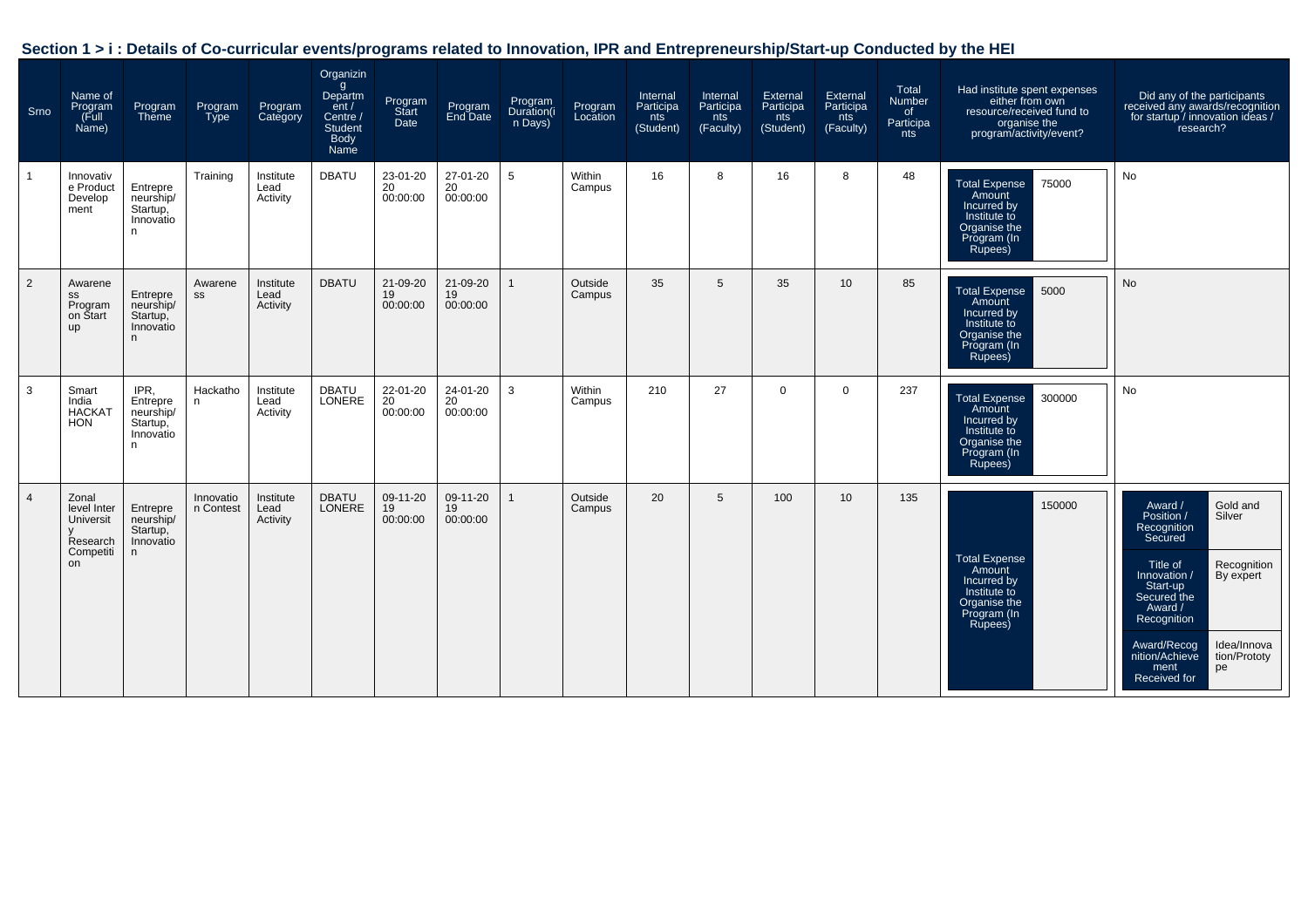|  |  |  |  | Section 1 > i : Details of Co-curricular events/programs related to Innovation, IPR and Entrepreneurship/Start-up Conducted by the HEI |  |  |
|--|--|--|--|----------------------------------------------------------------------------------------------------------------------------------------|--|--|
|  |  |  |  |                                                                                                                                        |  |  |

| 5              | Inter<br>Universit<br>y level<br>AVISHKA<br>R 2020           | Entrepre<br>neurship/<br>Startup,<br>Innovatio<br>n. | Innovatio<br>n Contest     | Institute<br>Lead<br>Activity | <b>DBATU</b><br>Lonere                                                                                                                           | 03-01-20<br>20<br>00:00:00 | 03-01-20<br>20<br>00:00:00       |              | Within<br>Campus | 100 | 20           | 70       | 10           | 200 | 250000<br><b>Total Expense</b><br>Amount<br>Incurred by<br>Institute to<br>Organise the<br>Program (In<br>Rupees) | Gold and<br>Award /<br>Position /<br>silver medal<br>Recognition<br>Secured<br>Title of<br>Recognition<br>Innovation /<br>by expert<br>Start-up<br>Secured the<br>Award /<br>Recognition<br>Award/Recog<br>Idea/Innova<br>nition/Achieve<br>tion/Prototy<br>pe<br>ment<br>Received for                                 |
|----------------|--------------------------------------------------------------|------------------------------------------------------|----------------------------|-------------------------------|--------------------------------------------------------------------------------------------------------------------------------------------------|----------------------------|----------------------------------|--------------|------------------|-----|--------------|----------|--------------|-----|-------------------------------------------------------------------------------------------------------------------|------------------------------------------------------------------------------------------------------------------------------------------------------------------------------------------------------------------------------------------------------------------------------------------------------------------------|
| 6              | <b>Business</b><br>idea<br>Generati<br>on<br>Competiti<br>on | Entrepre<br>neurship/<br>Startup,<br>Innovatio<br>n. | B-Plan<br>Competiti<br>ons | Institute<br>Lead<br>Activity | <b>DBATU</b><br><b>FORUM</b><br>OF<br><b>INNOVA</b><br><b>TION</b><br><b>INCUBA</b><br><b>TION</b><br><b>AND</b><br><b>ENTERP</b><br><b>RISE</b> | 20-11-20<br>19<br>00:00:00 | $20 - 11 - 20$<br>19<br>00:00:00 | $\mathbf{1}$ | Within<br>Campus | 10  | $\mathbf{0}$ | 25       | $\mathbf{0}$ | 35  | 40000<br><b>Total Expense</b><br>Amount<br>Incurred by<br>Institute to<br>Organise the<br>Program (In<br>Rupees)  | 10<br>Award /<br>Position /<br>Recognition<br>Secured<br>startups will<br>Title of<br>support<br>funding<br>Innovation /<br>Start-up<br>mentoring<br>Secured the<br>and<br>Award /<br>working<br>Recognition<br>space<br><b>Business</b><br>Award/Recog<br>nition/Achieve<br>Model/Start<br>up<br>ment<br>Received for |
| $\overline{7}$ | <b>TEDX</b>                                                  | Entrepre<br>neurship/<br>Startup,<br>Innovatio<br>n. | Motivatio<br>nal speak     | Institute<br>Lead<br>Activity | <b>DBATU</b><br>LONERE                                                                                                                           | 07-03-20<br>20<br>00:00:00 | 07-03-20<br>20<br>00:00:00       | 1            | Within<br>Campus | 100 | 25           | $\Omega$ | $\Omega$     | 125 | <b>Total Expense</b><br>500000<br>Amount<br>Incurred by<br>Institute to<br>Organise the<br>Program (In<br>Rupees) | No                                                                                                                                                                                                                                                                                                                     |

# Section 1 > ii : Details of Students, Faculties/Staff Participation/Representation in Co-curricular events/programs related to Innovation, IPR and Entrepreneurship/Start-up<br>at the State, National and (or) International Lev

| Srno | Name of<br>Program<br>(Full<br>Name)                                             | Program<br>Theme                 | Program<br>Type | Organizin<br>g Agency<br>Institute<br>Name | Organizin<br>g Agency<br>Type | Program<br>Start<br>Date   | Program<br>End Date        | <b>Program</b><br>Duration(i<br>n Days) | Participa<br>nts<br>(Students | Participa<br>nts<br>(Faculty) | <b>Total</b><br>Number<br>_of<br>Participa<br>nts | Awards/R<br>ecognitio<br>ns/Achiev<br>ements | Award /<br>Position /<br>Recogniti<br>on<br>Secured | Title of<br>Innovatio<br>n / Start-<br><b>up</b><br>Secured<br>the<br>Award /<br>Recogniti<br>on. | Had institute spent expenses<br>either from own resource/<br>received fund towards sending<br>delegation to participate /<br>represent the activity / event? | Did any of the participants<br>received any awards/recognition<br>for startup / innovation ideas /<br>research |
|------|----------------------------------------------------------------------------------|----------------------------------|-----------------|--------------------------------------------|-------------------------------|----------------------------|----------------------------|-----------------------------------------|-------------------------------|-------------------------------|---------------------------------------------------|----------------------------------------------|-----------------------------------------------------|---------------------------------------------------------------------------------------------------|--------------------------------------------------------------------------------------------------------------------------------------------------------------|----------------------------------------------------------------------------------------------------------------|
|      | Internatio<br>nal<br>Conferen<br>ce on<br>Industry<br>4.0<br>Technolo<br>gy 2020 | Entrepre<br>neurship/<br>Startup | Conferen<br>ce  | Vishwaka<br>rma<br>institute<br>pune       | Educatio<br>nal<br>Institute  | 13-02-20<br>20<br>00:00:00 | 15-02-20<br>20<br>00:00:00 |                                         |                               |                               |                                                   | No                                           | $- - -$                                             | ---                                                                                               | No                                                                                                                                                           | No                                                                                                             |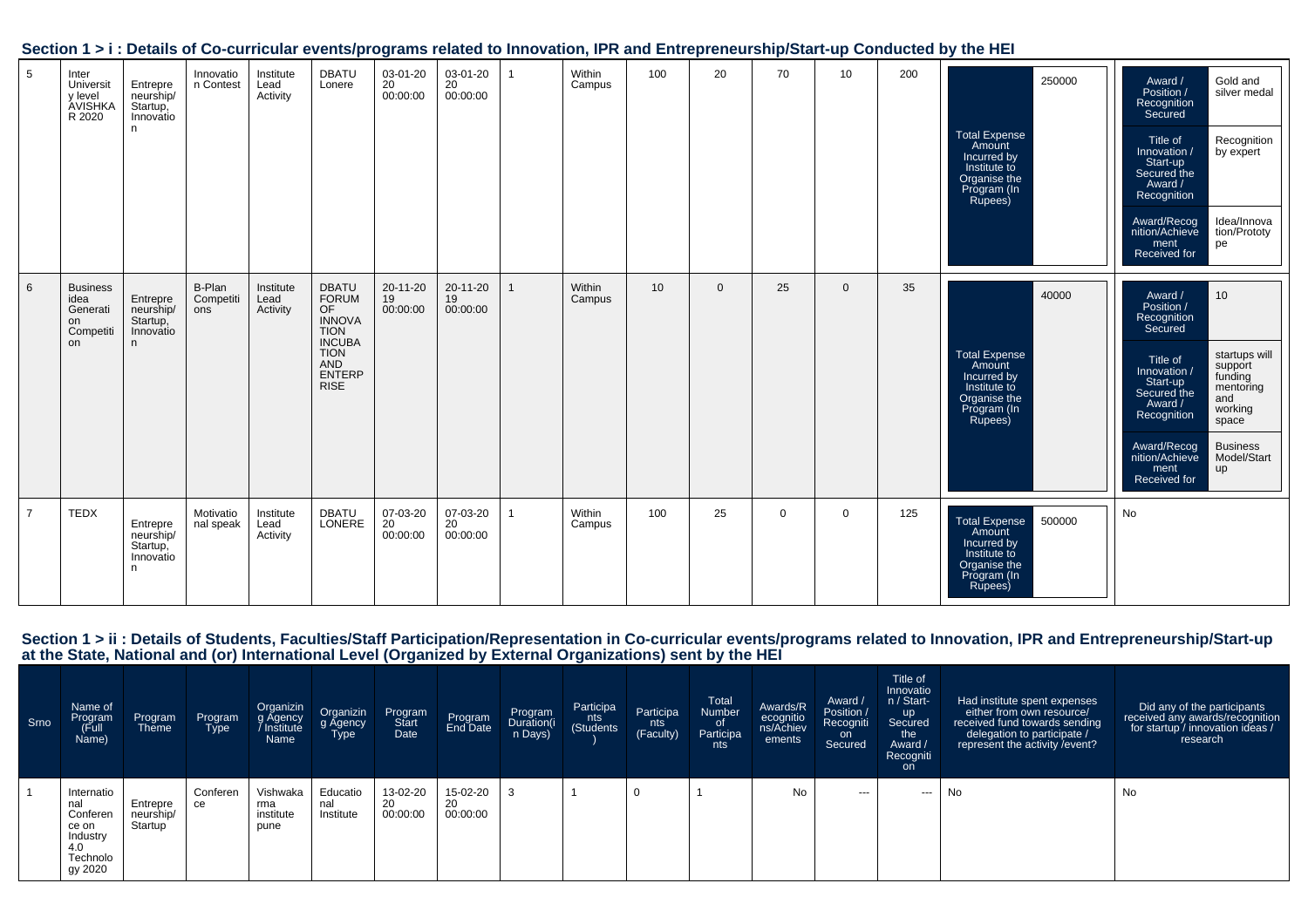| $\overline{2}$  | <b>Business</b><br>plan i2E<br>compitati<br>on                                                           | Entrepre<br>neurship/<br>Startup | B-Plan<br>Competiti<br>ons | Dr. BATU<br>Lonere                                         | Educatio<br>nal<br>Institute | 20-11-20<br>19<br>00:00:00           | 20-11-20<br>19<br>00:00:00 | $\mathbf{1}$ | 100             | $\mathbf{0}$   | 100 | Yes | 01                                              | <b>FOLDAB</b><br>LE.<br><b>HELMET</b>                        | No | 01<br>Award /<br>Position /<br>Recognition<br>Secured<br><b>FOLDABLE</b><br>Title of<br><b>HELMET</b><br>Innovation /<br>Start-up<br>Secured the<br>Award /<br>Recognition<br>Idea/Innova<br>Award/Recog<br>nition/Achieve<br>tion/Prototy<br>pe<br>ment<br>Received for                                                      |
|-----------------|----------------------------------------------------------------------------------------------------------|----------------------------------|----------------------------|------------------------------------------------------------|------------------------------|--------------------------------------|----------------------------|--------------|-----------------|----------------|-----|-----|-------------------------------------------------|--------------------------------------------------------------|----|-------------------------------------------------------------------------------------------------------------------------------------------------------------------------------------------------------------------------------------------------------------------------------------------------------------------------------|
| $\mathbf{3}$    | Hackatho<br>n 2019                                                                                       | Entrepre<br>neurship/<br>Startup | Hackatho<br>n              | Dr. BATU<br>LONERE                                         | Govt.<br>Agency<br>(State)   | 24-01-20<br>$^{20}_{20}$<br>00:00:00 | 26-01-20<br>20<br>00:00:00 | 3            | 210             | $\mathbf 0$    | 210 | Yes | $\overline{2}$<br>Hardware<br>and 3<br>Software | Recognis<br>ed for<br>final<br>round at<br>national<br>level | No | 2 Hardware<br>Award /<br>Position /<br>and 3<br>Software<br>Recognition<br>Secured<br>Recognised<br>Title of<br>for final<br>Innovation /<br>Start-up<br>round at<br>national<br>Secured the<br>Award /<br>level<br>Recognition<br>Idea/Innova<br>Award/Recog<br>nition/Achieve<br>tion/Prototy<br>pe<br>ment<br>Received for |
| $\overline{4}$  | <b>TEDx</b>                                                                                              | Entrepre<br>neurship/<br>Startup | Motivatio<br>nal speak     | Dr. BATU<br>Lonere                                         | Educatio<br>nal<br>Institute | 07-03-20<br>20<br>00:00:00           | 07-03-20<br>20<br>00:00:00 | $\mathbf{1}$ | 100             | 30             | 130 | No  | $\hspace{0.05cm} \ldots$                        | $\hspace{0.05cm} \cdots$                                     | No | No                                                                                                                                                                                                                                                                                                                            |
| $5\overline{)}$ | Demo-<br>Day<br>Exhibition<br>cum<br>demo for<br>POCs<br>and<br>mentorin<br>g session<br>for<br>students | Entrepre<br>neurship/<br>Startup | Demo<br>Day                | <b>MHRD</b><br><b>INNOVA</b><br><b>TION</b><br>CELL        | Govt.<br>Agency<br>(State)   | 14-12-20<br>19<br>00:00:00           | 14-12-20<br>19<br>00:00:00 | $\mathbf{1}$ | 100             | 20             | 120 | No  | $\hspace{0.05cm} \cdots$                        | $\cdots$                                                     | No | No                                                                                                                                                                                                                                                                                                                            |
| 6               | Leadersh<br>ip Talk                                                                                      | Entrepre<br>neurship/<br>Startup | Motivatio<br>nal speak     | <b>MHRD</b><br><b>INNOVA</b><br><b>TION</b><br><b>CELL</b> | Govt.<br>Agency<br>(State)   | 06-01-20<br>20<br>00:00:00           | 06-01-20<br>20<br>00:00:00 | $\mathbf{1}$ | 10 <sup>1</sup> | $5\phantom{1}$ | 15  | No  | $\hspace{0.05cm} \ldots$                        | $\hspace{0.05cm} \ldots$                                     | No | No                                                                                                                                                                                                                                                                                                                            |

# Section 1 > ii : Details of Students, Faculties/Staff Participation/Representation in Co-curricular events/programs related to Innovation, IPR and Entrepreneurship/Start-up<br>at the State, National and (or) International Lev

# **Section 2 > i : List the Academic Programs on Innovation, IPR and Entrepreneurship Development Offered During the Academic Period (2019-20)**

| Srno | Title of Course/Subject<br>Offered <sup>®</sup> | Program Theme | Type of Course | Course Offering<br>Department/Centr<br>e/Unit Name | Level of<br><b>Course</b> | Program<br><b>Start Date</b> | Program End<br>Date | <b>Program</b><br>Duration(in Days) | Mode of Delivery | Participants | Total Numbers of<br>Total Numbers of Contact Hours of Course<br>(Minimum 30 Contact)<br>hours) |
|------|-------------------------------------------------|---------------|----------------|----------------------------------------------------|---------------------------|------------------------------|---------------------|-------------------------------------|------------------|--------------|------------------------------------------------------------------------------------------------|
|------|-------------------------------------------------|---------------|----------------|----------------------------------------------------|---------------------------|------------------------------|---------------------|-------------------------------------|------------------|--------------|------------------------------------------------------------------------------------------------|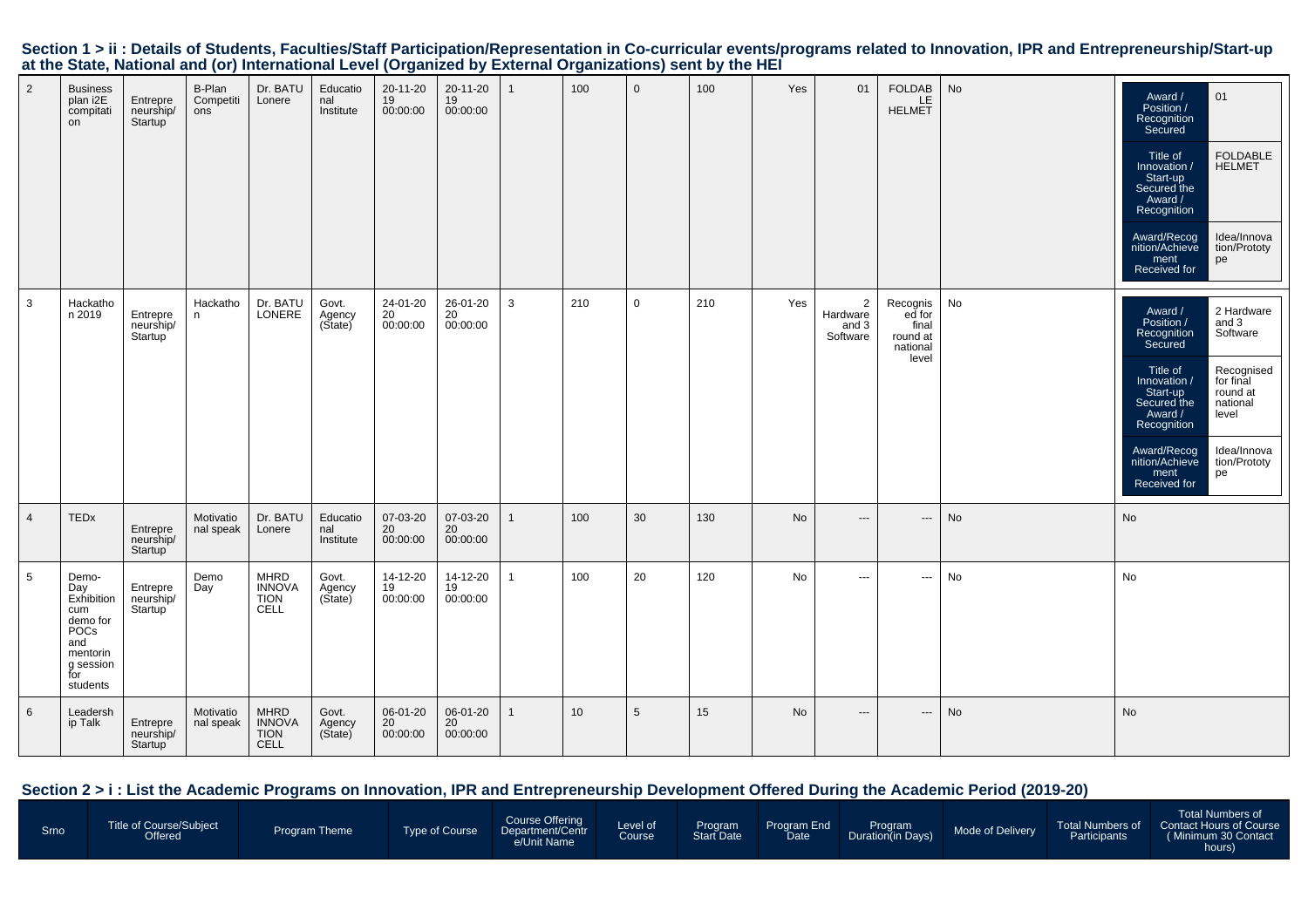| <b>Product Design</b><br>Engineering | <b>IPR</b> | Elective/Core<br><b>Credit Course</b> | Bachelor | $A$ <sub><math>1</math></sub><br>ALL<br>Branches of<br>Enggineering<br>Department<br>of University | 01-01-2019         | 31-05-2019 | 151 | Online | 480 | $\vert$ 45   |
|--------------------------------------|------------|---------------------------------------|----------|----------------------------------------------------------------------------------------------------|--------------------|------------|-----|--------|-----|--------------|
| <b>IPR</b>                           | <b>IPR</b> | Elective/Core<br><b>Credit Course</b> | Master   | ALL PG<br>Departments<br>of University                                                             | $  01 - 01 - 2019$ | 31-05-2019 | 151 | Online |     | $20 \mid 45$ |

# **Section 2 > ii : List the Employment Generation Skill Development Programs Organized by the HEI on Innovation, IPR and Entrepreneurship Development During the Academic Period (2019-20)**

| Srno      | Title of the Training Program                                          | Program Theme                           | Type of Course                                       | Course Offering<br>Department/Centre/<br><b>Unit Name</b> | Program Start<br>Date | Program End<br>Date | Program<br>Duration(in<br>Days) | Mode of Delivery | <b>Total Numbers of</b><br>Participants | <b>Total Numbers of Contact</b><br>Hours of Course (Minimum<br>30 Contact hours) |
|-----------|------------------------------------------------------------------------|-----------------------------------------|------------------------------------------------------|-----------------------------------------------------------|-----------------------|---------------------|---------------------------------|------------------|-----------------------------------------|----------------------------------------------------------------------------------|
|           | <b>Management Capacity</b><br>Building Program on Critical<br>Thinking | Entrepreneurship/Startup,<br>Innovation | MDP in I&E / IPR                                     | <b>IIM Lukhnow</b>                                        | 23-04-2019            | 26-04-2019          |                                 | Offline          |                                         | 30                                                                               |
| $\vert$ 2 | MDP on Building and<br>managing Technical Institution                  | Entrepreneurship/Startup,<br>Innovation | Employment<br><b>Generation Training</b><br>Programs | <b>IIM Lukhnow</b>                                        | 26-04-2019            | 30-04-2019          | 5                               | Offline          | 4                                       | 30                                                                               |
|           | Innovative Product<br>Development                                      | Entrepreneurship/Startup,<br>Innovation | Employment<br>Generation Training<br>Programs        | <b>DBATU Lonere</b>                                       | 23-01-2020            | 27-01-2020          |                                 | Offline          | 32                                      | 40                                                                               |

# Section 2 > iii : List the Full Time Faculties had with a Degree (UG/PG/PhD) in Innovation/IPR/Entrepreneurship and (or) Received Specialized Training program of I&E, IPR<br>(MDP, EDP, FDP, Short-term Certificate Course, of m

| Srno           | <b>Faculty Name</b>                            |                    |                           | Department/Centre/Unit Name |            |                                | Designation                    | Do you have a degree in I&E & IPR? |                          | Had the faculty received training on I&E &<br>IPR during AY 2019-20 |                  |
|----------------|------------------------------------------------|--------------------|---------------------------|-----------------------------|------------|--------------------------------|--------------------------------|------------------------------------|--------------------------|---------------------------------------------------------------------|------------------|
|                | Dr S. L. Nalbalwar                             |                    | <b>EXTC</b>               |                             |            | Professor                      |                                | No                                 |                          | Yes                                                                 |                  |
|                | <b>Training Name</b>                           |                    | <b>Training Theme</b>     | Type of Course              |            | <b>Training Agency</b><br>Name | Training Agency<br><b>Type</b> | <b>Training Start Date</b>         | <b>Training End Date</b> | Training Duration<br>(in Days)                                      | Mode of Delivery |
|                | Kalam Program for IP Literacy and<br>Awareness | IPR,<br>Innovation | Entrepreneurship/Startup, | Short term<br>Certificate   | <b>MOE</b> |                                | Govt. Agency<br>(Central)      | 15-10-2020<br>00:00:00             | 23-10-2020<br>00:00:00   | 9                                                                   | Online           |
| $\overline{2}$ | Dr. S. V. Khobragade                           |                    | <b>EXTC</b>               |                             |            | Associate Professor            |                                | No                                 |                          | Yes                                                                 |                  |
|                | <b>Training Name</b>                           |                    | <b>Training Theme</b>     | Type of Course              |            | <b>Training Agency</b><br>Name | <b>Training Agency</b><br>Type | <b>Training Start Date</b>         | <b>Training End Date</b> | <b>Training Duration</b><br>(in Days)                               | Mode of Delivery |
|                | Kalam Program for IP Literacy and<br>Awareness | IPR.<br>Innovation | Entrepreneurship/Startup, | Short term<br>Certificate   | <b>MOE</b> |                                | Govt. Agency<br>(Central)      | 15-10-2020<br>00:00:00             | 23-10-2020<br>00:00:00   | 9                                                                   | Online           |
| 3              | Dr. Pallavi Ingale                             |                    | <b>EXTC</b>               |                             |            | Assistant professor            |                                | No                                 |                          | Yes                                                                 |                  |
|                | <b>Training Name</b>                           |                    | <b>Training Theme</b>     | Type of Course              |            | <b>Training Agency</b><br>Name | Training Agency<br>Type        | <b>Training Start Date</b>         | <b>Training End Date</b> | Training Duration<br>(in Days)                                      | Mode of Delivery |
|                | Kalam Program for IP Literacy and<br>Awareness | IPR.<br>Innovation | Entrepreneurship/Startup, | Short term<br>Certificate   | <b>MOE</b> |                                | Govt. Agency<br>(Central)      | 15-10-2020<br>00:00:00             | 23-10-2020<br>00:00:00   | 9                                                                   | Online           |
|                | Roshan Kisan Bonde                             |                    | <b>EXTC</b>               |                             |            | <b>Assistant Professor</b>     |                                | No                                 |                          | Yes                                                                 |                  |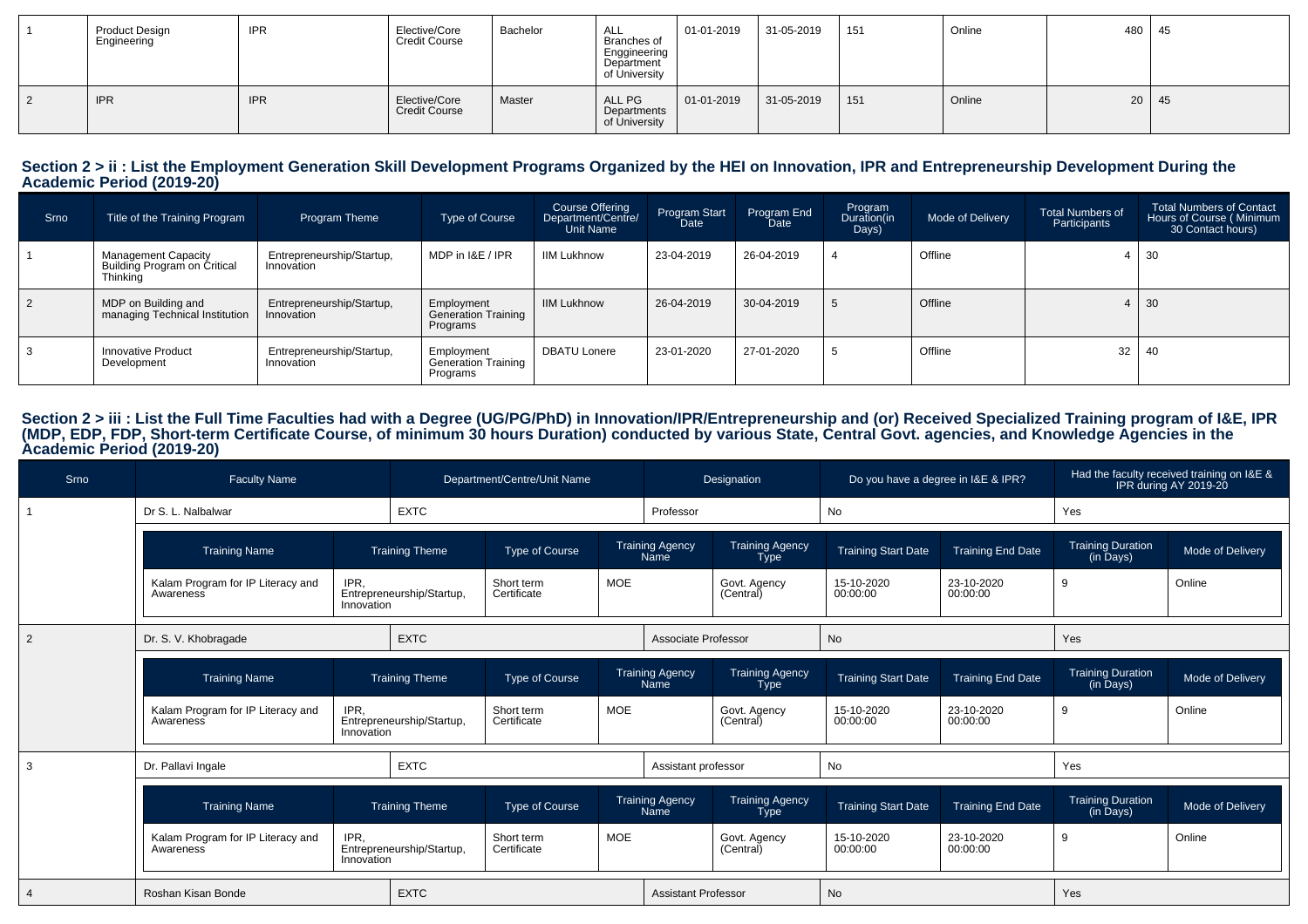| <b>Training Name</b>                           | <b>Training Theme</b>                           | Type of Course            | <b>Training Agency</b><br>Name <sup>1</sup> | <b>Training Agency</b><br><b>Type</b> | <b>Training Start Date</b> | <b>Training End Date</b> | <b>Training Duration</b><br>(in Days) | Mode of Delivery |
|------------------------------------------------|-------------------------------------------------|---------------------------|---------------------------------------------|---------------------------------------|----------------------------|--------------------------|---------------------------------------|------------------|
| Kalam Program for IP Literacy and<br>Awareness | IPR.<br>Entrepreneurship/Startup,<br>Innovation | Short term<br>Certificate | <b>MOE</b>                                  | Govt. Agency<br>(Central)             | 15-10-2020<br>00:00:00     | 23-10-2020<br>00:00:00   |                                       | Online           |

# Section 3 > i : List Idea/Innovation Centric Student Clubs Are Functional at the HEI with Access to Co-working Space/Work-stations for Students with Facilities &<br>Equipment Available to promote and Support Innovation, Entre

| Srno           | Name of Student Club | Type of Club    | Year of Establishment | Type of Facilities<br>Available at the Club | <b>Student Club</b><br>with Access to<br>Other I&E<br>Facilities at the<br><b>HEI</b>                                                          | No of<br>Programs/Activiti<br>es Organized by<br>the Student Club<br>During the AY<br>2019-20 | Student Club<br>Team Lead<br>Name | <b>Student Club Team</b><br><b>Lead Email</b> | <b>Student Club Team</b><br><b>Lead Phone</b> |
|----------------|----------------------|-----------------|-----------------------|---------------------------------------------|------------------------------------------------------------------------------------------------------------------------------------------------|-----------------------------------------------------------------------------------------------|-----------------------------------|-----------------------------------------------|-----------------------------------------------|
|                | 12E                  | Innovation Club | 2018                  | Co-working Space                            | Pre-Incubation<br>Unit, Incubation<br>Unit, Centre of<br>Excellence with<br>Advance<br>Tools, IPR<br>Cell/Technology<br><b>Transfer Centre</b> | 30                                                                                            | Dr. Sanjay<br>Nalbalwar           | slnalbalwar@dbatu.ac.i                        | 8793814621                                    |
| $\overline{2}$ | <b>MARS</b>          | Startup Club    | 2019                  | Co-working Space                            | Pre-Incubation<br>Unit, Centre of<br>Excellence with<br>Advance<br>Tools, IPR<br>Cell/Technology<br><b>Transfer Centre</b>                     | 5                                                                                             | Dr. S. V.<br>Khobragade           | svk2305@gmail.com                             | 0750742859                                    |
| 3              | <b>IPR CELL</b>      | Idea Club       | 2017                  | None                                        | <b>IPR</b><br>Cell/Technology<br><b>Transfer Centre</b>                                                                                        | -5                                                                                            | Dr. S. M. Jadhav                  | smjadhav@dbatu.ac.in                          | 9422660196                                    |
|                | <b>EDC</b>           | Startup Club    | 2019                  | Co-working Space                            | Pre-Incubation<br>Unit, Incubation<br>Unit, Centre of<br>Excellence with<br><b>Advance Tools</b>                                               | $\overline{2}$                                                                                | Dr. S. V.<br>Khobragade           | svk2305@gmail.com                             | 0750742859                                    |

**Section 3 > ii > a : List the Pre-Incubation Facility (Tinkering Lab/Makers' Space/Design Centre/New Gen IEDC/IEDC/EDC/Innovation Centre/Startup Cell) (>= 600 Sq. Ft. Floor Area)**

| Srno | Name of Pre-<br><b>Incubation Centre</b> | ⊺ype of<br>Facility | Year of<br>Establishme | Type of<br>Facilities<br>Available at<br>the Centre | Pre-Incubation<br>with Access to<br>Other I&E<br>Facilities at the<br>HEI | Name of the<br>Funding<br><b>Schemes</b><br>Available<br>with Pre-<br>Incubation<br>Unit, if any<br>(Optional) | <b>Facility Details</b> | <b>Total Nos of Dedicated</b><br>Executive/Management<br>team Strength Engaged at<br>the Facility | Had the Pre-Incubation<br>Unit Provided any<br>Funding Support for<br>Idea/Prototype/Innovati<br>on Development and<br>implementation during<br>the Financial Year<br>2019-20 | Had institute<br>Generated Income<br>either from Services<br>Offered by Pre-<br>Incubation<br>Centre/Facilities? | Had institute spent expenses either<br>from own resource/received fund<br>towards Establishment/Operation<br>of Pre-Incubation Centre/Facilities? |
|------|------------------------------------------|---------------------|------------------------|-----------------------------------------------------|---------------------------------------------------------------------------|----------------------------------------------------------------------------------------------------------------|-------------------------|---------------------------------------------------------------------------------------------------|-------------------------------------------------------------------------------------------------------------------------------------------------------------------------------|------------------------------------------------------------------------------------------------------------------|---------------------------------------------------------------------------------------------------------------------------------------------------|
|------|------------------------------------------|---------------------|------------------------|-----------------------------------------------------|---------------------------------------------------------------------------|----------------------------------------------------------------------------------------------------------------|-------------------------|---------------------------------------------------------------------------------------------------|-------------------------------------------------------------------------------------------------------------------------------------------------------------------------------|------------------------------------------------------------------------------------------------------------------|---------------------------------------------------------------------------------------------------------------------------------------------------|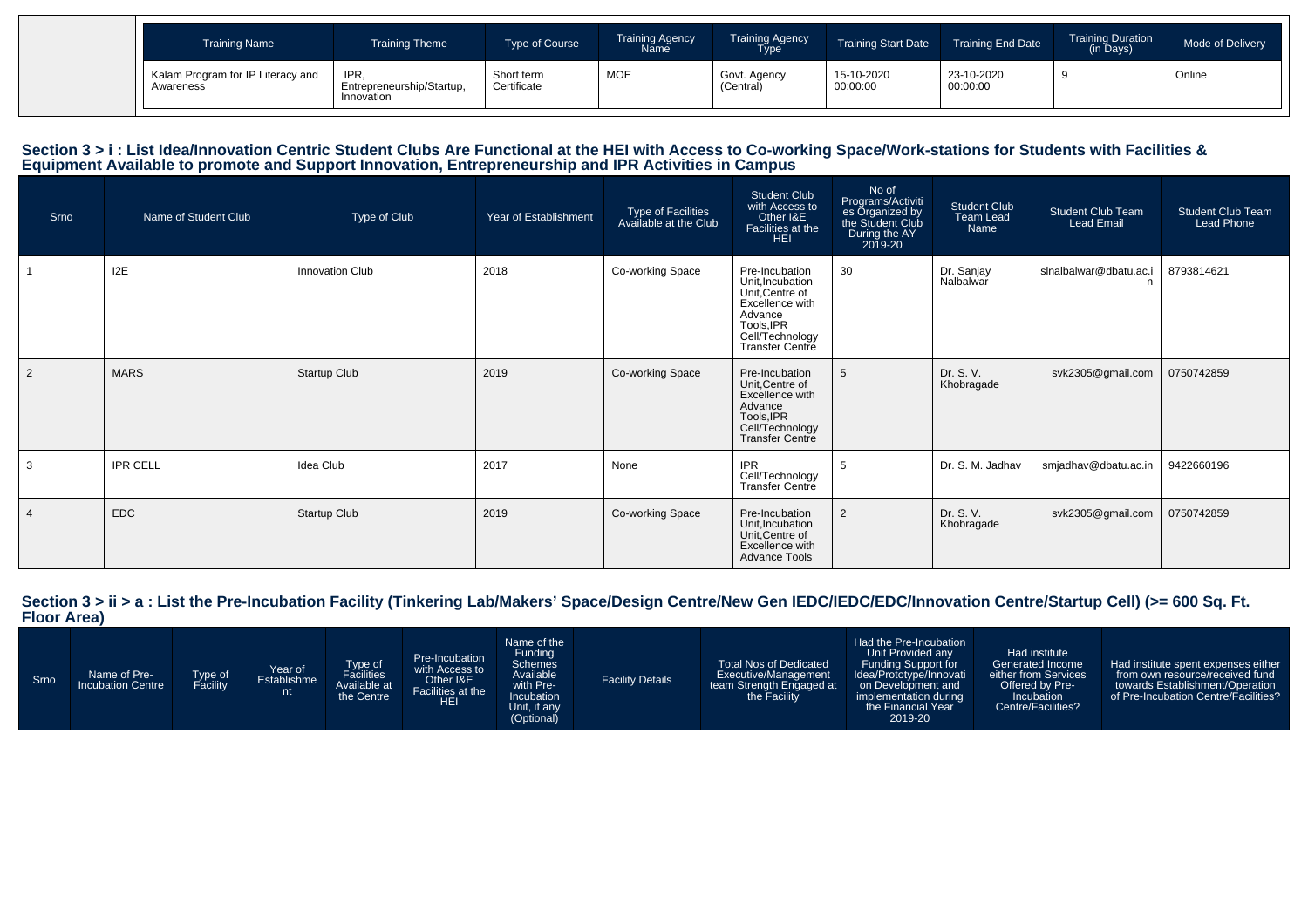#### Section 3 > ii > a : List the Pre-Incubation Facility (Tinkering Lab/Makers' Space/Design Centre/New Gen IEDC/IEDC/EDC/Innovation Centre/Startup Cell) (>= 600 Sq. Ft. **Floor Area)**

| <b>DBATU FORUM</b><br>OF INNOVATION<br><b>INCUBATION</b><br><b>AND</b><br><b>ENTERPRISE</b> | Innovation<br>Centre | 2019                   | Co-working<br>Space, 3D<br>Printing &<br>Prototype<br>Equipment,<br>Work<br>Stations | Incubation<br>Unit, Innovation<br>Labs, Centre of<br>Excellence with<br>Advance<br>Tools, IPR<br>Cell/Technology<br>Transfer<br>Centre, Student<br>Clubs | Incubation<br>Unit, Innovati<br>on<br>Labs, Centre<br>Excellence<br>with<br>Advance<br>Tools, IPR<br>Cell/Technol<br>ogy Transfer<br>Centre,Stud<br>ent Clubs | Facility<br>Incharge<br>Name<br>Facility<br>Incharge<br>Email<br>Facility<br>Incharge<br>Phone | Dr<br>Sanjay<br>Nalbal<br>war<br>slnalba<br>lwar@<br>dbatu.a<br>c.in<br>879381<br>4621 |  | Yes                          | <b>No</b> |           | Yes                                                                                                                  |
|---------------------------------------------------------------------------------------------|----------------------|------------------------|--------------------------------------------------------------------------------------|----------------------------------------------------------------------------------------------------------------------------------------------------------|---------------------------------------------------------------------------------------------------------------------------------------------------------------|------------------------------------------------------------------------------------------------|----------------------------------------------------------------------------------------|--|------------------------------|-----------|-----------|----------------------------------------------------------------------------------------------------------------------|
|                                                                                             |                      | Source of Grant / Fund |                                                                                      |                                                                                                                                                          |                                                                                                                                                               | <b>Agency Name</b>                                                                             |                                                                                        |  | Agency Type                  |           |           | Total Grants / Funds Received by Pre-<br>Incubation & Incubation Centre / Facilities<br>exists in Campus (In Rupees) |
| Institute's Own Fund / Resource                                                             |                      |                        |                                                                                      |                                                                                                                                                          | <b>DBATU</b>                                                                                                                                                  |                                                                                                |                                                                                        |  | <b>Educational Institute</b> |           | 5000000   |                                                                                                                      |
| <b>Funding Agency</b>                                                                       |                      |                        |                                                                                      |                                                                                                                                                          | <b>RUSA</b>                                                                                                                                                   |                                                                                                |                                                                                        |  | Govt. Agency (Central)       |           | 200000000 |                                                                                                                      |
| <b>Funding Agency</b>                                                                       |                      |                        |                                                                                      | <b>MSINS</b>                                                                                                                                             |                                                                                                                                                               |                                                                                                | Govt. Agency (State)                                                                   |  |                              | 50000000  |           |                                                                                                                      |

#### **Section 3 > ii > b : List the Centre of Excellence (CoE) Facilities with Advance Tools and Equipment at the HEI (>= 1000 Sq. Ft. Floor Area)**

| Srno | Name of CoE Facility                                                                         | Year of<br>Establishment | CoE with Access<br>to Other I&E<br>Facilities at the<br><b>HEI</b> | Name of the<br>Funding<br><b>Schemes</b><br>Available with<br>CoE, if any<br>(Optional) | <b>Facility Details</b>                                                                                                                                                                                     | <b>Total Nos of</b><br>Dedicated<br>Executive/Manag<br>ement team<br>Strength<br>Engaged at the<br>Facility | Had the CoE Provided any<br>Funding Support for<br>Idea/Prototype/Innovation<br>Development and<br>implementation during the<br>Financial Year 2019-20? | Had institute Generated Income<br>either from Services Offered by CoE<br>Centre/Facilities? | Had institute spent expenses<br>either from own<br>resource/received fund towards<br>Establishment/Operation of<br>CoE Centre/Facilities? |
|------|----------------------------------------------------------------------------------------------|--------------------------|--------------------------------------------------------------------|-----------------------------------------------------------------------------------------|-------------------------------------------------------------------------------------------------------------------------------------------------------------------------------------------------------------|-------------------------------------------------------------------------------------------------------------|---------------------------------------------------------------------------------------------------------------------------------------------------------|---------------------------------------------------------------------------------------------|-------------------------------------------------------------------------------------------------------------------------------------------|
|      | <b>Photo Chemical</b><br>Machining (PCM),<br>Heating and Ventilation<br>and Air-conditioning | 2018                     | Pre-<br>Incubation, Incuba<br>tion<br>Unit, Innovation<br>Labs     |                                                                                         | Dr.<br>Madhu<br>Facility<br>Incharge<br>kar<br>Shivlin<br>Name<br>g<br>Tandal<br>e<br>mstan<br>Facility<br>Incharge<br>dale@<br>dbatu.<br>Email<br>ac.in<br>94232<br>Facility<br>Incharge<br>15468<br>Phone | 12                                                                                                          | No                                                                                                                                                      | No                                                                                          | No                                                                                                                                        |

#### **Section 3 > ii > c : List the Incubation Facilities at the HEI (>= 1500 Sq. Ft. Floor Area)**

**No Data Flled!**

### **Section 3 > ii > d : List the Innovation Park/Research Park Facilities at the HEI (>= 5000 Sq. Ft. Floor Area)**

**No Data Flled!**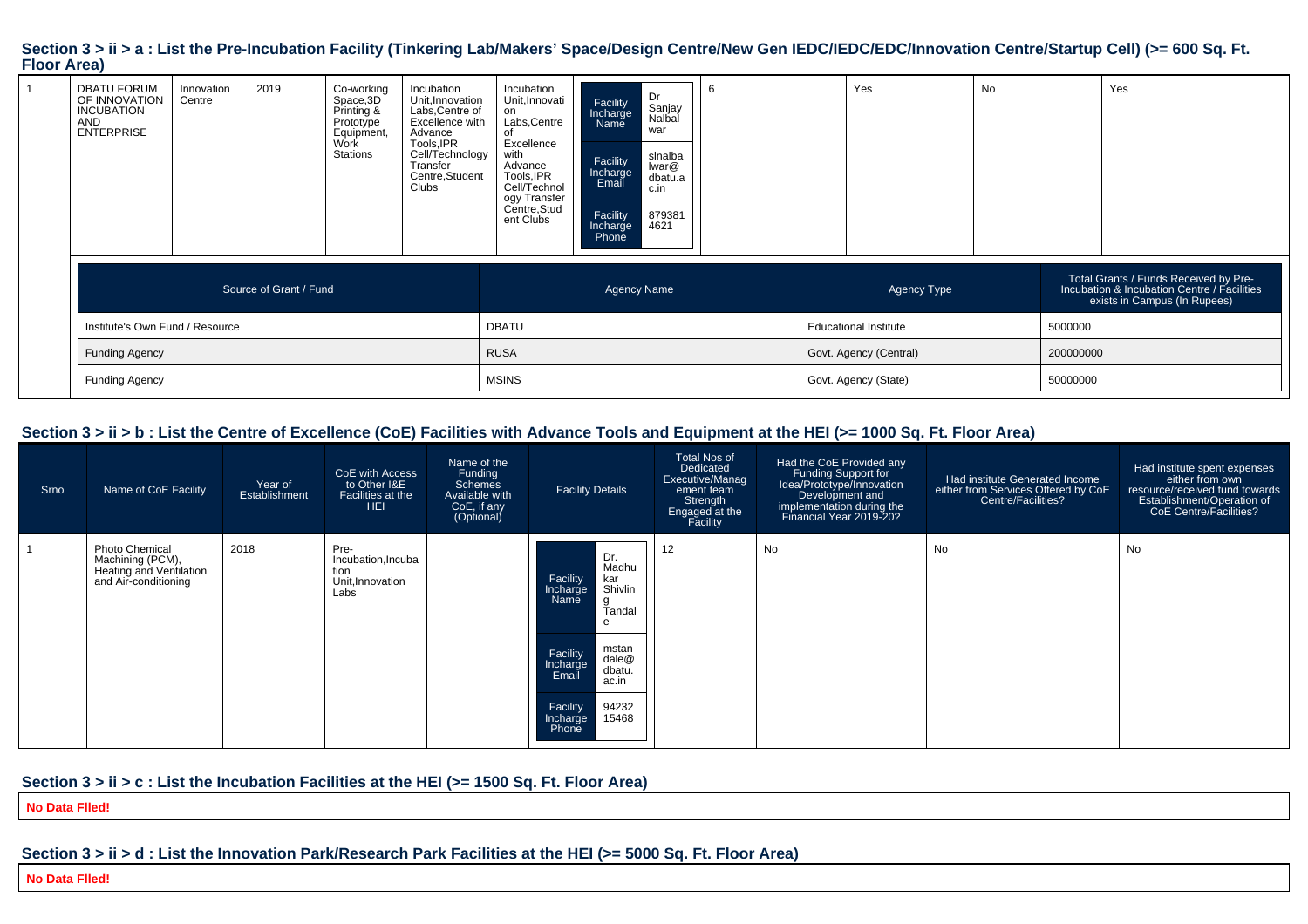#### **Section 3 > ii > e : List the IPR Cell/Technology Transfer Centre Facilities at the HEI**

| Srno | Name of IPR<br>Cell/Technology<br>Transfer Centre Facility | Year of<br>Establishment | <b>IPR</b><br>Cell/Technology<br><b>Transfer Centre</b><br>with Access to<br>Other I&E<br>Facilities at the<br>HEI | Name of the<br>Funding<br><b>Schemes</b><br>Available with<br><b>IPR</b><br>Cell/Technology<br>Transfer Centre,<br>if any (Optional) | <b>Facility Details</b>                                                                                                                                                   | Total Nos of<br>Dedicated<br>Executive/Manag<br>ement team<br>Strength<br>Engaged at the<br>Facility | Had the IPR Cell/Technology<br><b>Transfer Centre Provided any</b><br>Funding Support for<br>Idea/Prototype/Innovation<br>Development and<br>implementation during the<br>Financial Year 2019-20? | Had institute Generated Income<br>either from Services Offered by IPR<br>Cell/Technology Transfer Centre? | Had the IPR Cell/Technology<br>Transfer Centre Provided any<br>Funding Support for<br>Idea/Prototype/Innovation/Start<br>up/Venture Development and<br>implementation during the<br>Financial Year 2019-20? |
|------|------------------------------------------------------------|--------------------------|--------------------------------------------------------------------------------------------------------------------|--------------------------------------------------------------------------------------------------------------------------------------|---------------------------------------------------------------------------------------------------------------------------------------------------------------------------|------------------------------------------------------------------------------------------------------|---------------------------------------------------------------------------------------------------------------------------------------------------------------------------------------------------|-----------------------------------------------------------------------------------------------------------|-------------------------------------------------------------------------------------------------------------------------------------------------------------------------------------------------------------|
|      | <b>IPR CELL</b>                                            | 2018                     | Pre-<br>Incubation, Incuba<br>tion<br>Unit, Innovation<br>Labs                                                     |                                                                                                                                      | Facility<br>Dr. S.<br>Μ.<br>Incharge<br>Jadhav<br>Name<br>smjadh<br>Facility<br>av@db<br>Incharge<br>atu.ac.i<br>Email<br>Facility<br>94226<br>60196<br>Incharge<br>Phone |                                                                                                      | No                                                                                                                                                                                                | No                                                                                                        | <b>No</b>                                                                                                                                                                                                   |

#### **Section 3 > iii > a : Provide detail list of Faculties as Mentor to help Ideas/Innovations/Startups**

| Srno | Name of the Faculty                                                                           | Designation of the Faculty | <b>Mentor Expert Area</b>                                         |                             | Years of Experience in Mentorship (In<br>Years) |  |  |  |  |
|------|-----------------------------------------------------------------------------------------------|----------------------------|-------------------------------------------------------------------|-----------------------------|-------------------------------------------------|--|--|--|--|
|      | Dr S. L. Nalbalwar                                                                            | Professor                  | Idea/Innovation Development, Entrepreneurship/Startup Development |                             |                                                 |  |  |  |  |
|      | Name of Idea/Innovation/ Startup Mentored                                                     |                            | Mentoring Setup [Within (or) Outside] HEI                         |                             | CIN (in case it is Startup)                     |  |  |  |  |
|      | Home Automation Devices for Indian Homes                                                      |                            | Within                                                            |                             |                                                 |  |  |  |  |
|      | An Innovative and Safe Motor Bike Helmet accessories with all Weather Comfort and Ventilation |                            | Within                                                            |                             |                                                 |  |  |  |  |
|      | <b>Project Collaboration Portal</b>                                                           |                            | Within                                                            |                             |                                                 |  |  |  |  |
|      | <b>Student Bicycle Sharing System</b>                                                         |                            | Within                                                            |                             |                                                 |  |  |  |  |
|      | Foldable and Collapsible Helmet                                                               |                            | Within                                                            |                             |                                                 |  |  |  |  |
|      | Dr. S. V. Khobragade                                                                          | Associate Professor        | Idea/Innovation Development, Entrepreneurship/Startup Development |                             |                                                 |  |  |  |  |
|      | Name of Idea/Innovation/ Startup Mentored                                                     |                            | Mentoring Setup [Within (or) Outside] HEI                         | CIN (in case it is Startup) |                                                 |  |  |  |  |
|      | Full faced collapsible, adustable and convertible Motorcycle helmet                           |                            | Within                                                            |                             |                                                 |  |  |  |  |

#### **Section 3 > iii > b : Provide detail list of External Experts/Agencies engaged as Mentor to help Ideas/Innovations/Startups**

| Srno | Name of the External Expert/Agency as Mentor | <b>Mentor Expert Area</b>                                         | Type of Mentorship      |
|------|----------------------------------------------|-------------------------------------------------------------------|-------------------------|
|      | Dr. Muneer Sayyad                            | Idea/Innovation Development, Entrepreneurship/Startup Development | Unstructured Mentorship |
|      | Mr. Amol Meshram                             | IPR Protection & Commercialization                                | Unstructured Mentorship |
|      | Biotronics PVT LTD                           | Idea/Innovation Development, Entrepreneurship/Startup Development | Unstructured Mentorship |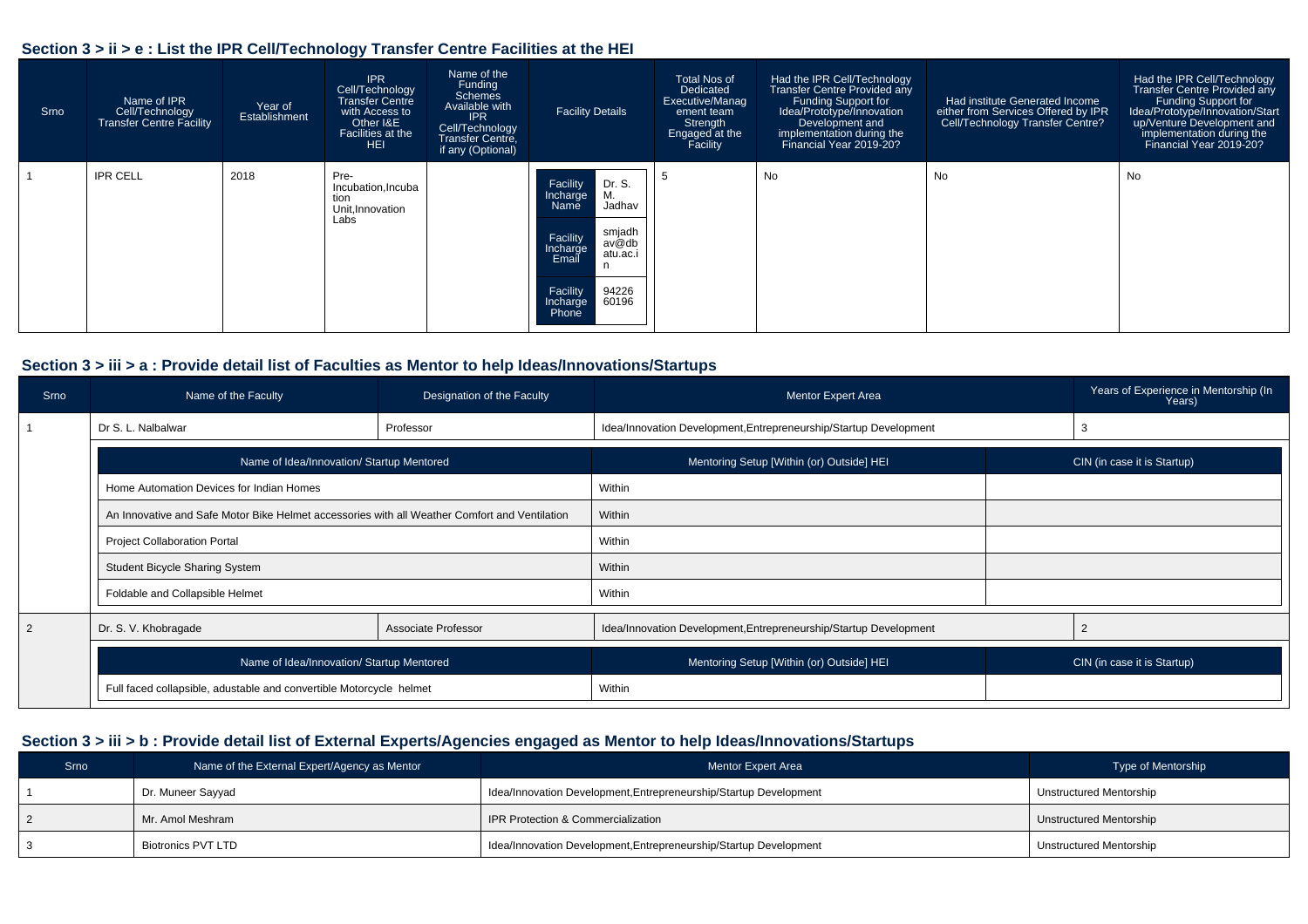# **Section 4 : List all the Innovations Generated Developed, Completed and Implemented in Ground with Support of Pre-incubation & Incubation facilities at the HEI and Recognitions Received**

| Srn<br>$\circ$ | Name of the<br><b>Innovation Generated</b><br>with the Support of<br>HEI | Type of<br>Innovation | <b>Nature</b><br>of<br>Innovati<br>on | Name of<br>the HEI<br>Support<br>ed<br>Innovati<br>on<br>Develop<br>ment                                                                   | Innov<br>ation<br>Devel<br>oped<br>by | Stage<br>of<br>Innov<br>ation/<br>Stage<br>of<br><b>TRL</b><br>it.<br>starte<br>d<br>recei<br>ving<br>the<br>Supp<br>ort<br>durin<br>g the<br>FY<br>2019-<br>20 | Stage<br>of<br>Innov<br>ation/<br>Stage<br>of<br><b>TRL</b><br>reach<br>ed as<br>on<br>31st<br>Marc<br>h,<br>2020                          | <b>Status</b><br>Pre-<br>Incubati<br>on/Incu<br>bation<br>Support<br>to<br>Innovati<br>on as<br>on 31st<br>March<br>2020 | State, National,<br><b>Level Programs</b>                                                                            | Had the<br>Innovation<br>Received any<br>Recognition at<br>International<br>during the<br>financial period<br>2019-20 | Had the<br>Innovati<br>on<br>Convert<br>ed into<br>Venture/<br>Startup/<br>SME<br>Unit<br>during<br>the<br>financial<br>period<br>2019-20 | Had Centre/institute provided any<br>Financial support (either own<br>resource or fund received from<br>agencies) in terms of Seed<br>Grant/Fund Support to Idea /<br>Prototype / Innovations<br>Development during the financial<br>period 2019-20 |                        | Had the Innovations raised any<br>Seed fund/Angel Investment/VC<br>during the period of receiving pre-<br>incubation/incubation support at<br>your Pre-incubation/incubation or<br>HEI during the financial period<br>2019-20 | Had the Pre-incubation/Incubation<br>Centre/HEI received any<br>income/revenue from<br>Idea/Prototype/Innovations for the<br>pre-incubation/incubation support<br>and the services offered by Pre-<br>incubation/incubation or institute<br>during the financial period 2019 |
|----------------|--------------------------------------------------------------------------|-----------------------|---------------------------------------|--------------------------------------------------------------------------------------------------------------------------------------------|---------------------------------------|-----------------------------------------------------------------------------------------------------------------------------------------------------------------|--------------------------------------------------------------------------------------------------------------------------------------------|--------------------------------------------------------------------------------------------------------------------------|----------------------------------------------------------------------------------------------------------------------|-----------------------------------------------------------------------------------------------------------------------|-------------------------------------------------------------------------------------------------------------------------------------------|-----------------------------------------------------------------------------------------------------------------------------------------------------------------------------------------------------------------------------------------------------|------------------------|-------------------------------------------------------------------------------------------------------------------------------------------------------------------------------------------------------------------------------|------------------------------------------------------------------------------------------------------------------------------------------------------------------------------------------------------------------------------------------------------------------------------|
| $\mathbf 1$    | Sanki Fold Motorcycle<br>helmet                                          | Product<br>Innovation | Technol<br>ogical                     | <b>DBATU</b><br>FORUM<br>OF<br><b>INNOV</b><br><b>ATION</b><br><b>INCUBA</b><br><b>TION</b><br>AND<br><b>ENTER</b><br><b>PRISE</b>         | Stude<br>nt                           | <b>TRL</b><br>4 :<br>Small<br>scale<br>protot<br>ype<br>built<br>in a<br>labor<br>atory<br>envir<br>onme<br>nt<br>("ugly<br>protot<br>ype).                     | <b>TRL</b><br>4:<br>Small<br>scale<br>protot<br>ype<br>built<br>in a<br>labor<br>atory<br>envir<br>onme<br>nt<br>("ugly<br>protot<br>ype). | Innovati<br>on<br>Adopted<br>and<br>Implem<br>ented at<br>Ground                                                         | Agen<br>cy<br>Nam<br>e<br>Agen<br>cy<br>Type<br>Awar<br>d/<br>Positi<br>on $/$<br>Reco<br>gnitio<br>n<br>Secu<br>red | Ass<br>ocia<br>tion<br>of<br>Indi<br>an<br>Uni<br>vers<br>ities<br>Gov<br>t.<br>Age<br>ncy<br>(Ce<br>ntral<br>First   | No                                                                                                                                        | 10000<br><b>Grant Amount</b><br>in Rs                                                                                                                                                                                                               |                        | No                                                                                                                                                                                                                            | No                                                                                                                                                                                                                                                                           |
|                |                                                                          | Name                  |                                       |                                                                                                                                            |                                       |                                                                                                                                                                 | <b>Type</b>                                                                                                                                |                                                                                                                          |                                                                                                                      |                                                                                                                       | Gender                                                                                                                                    |                                                                                                                                                                                                                                                     |                        | Email                                                                                                                                                                                                                         | Contact                                                                                                                                                                                                                                                                      |
|                | Sanket Kumbhar                                                           |                       |                                       |                                                                                                                                            | Student                               |                                                                                                                                                                 |                                                                                                                                            |                                                                                                                          |                                                                                                                      | Male                                                                                                                  |                                                                                                                                           |                                                                                                                                                                                                                                                     | sanket004797@gmail.com |                                                                                                                                                                                                                               | 8446260091                                                                                                                                                                                                                                                                   |
| $\overline{2}$ | Home Automation<br>Devices for Indian<br>Homes                           | Service<br>Innovation | Technol<br>ogical                     | <b>DBATU</b><br><b>FORUM</b><br>OF<br><b>VINNO</b><br><b>VATION</b><br><b>INCUBA</b><br><b>TION</b><br>AND<br><b>ENTER</b><br><b>PRISE</b> | Stude<br>nt                           | <b>TRL</b><br>9:<br>Full<br>com<br>merci<br>al<br>applic<br>ation,<br>techn<br>ology<br>availa<br>ble<br>for<br>cons<br>umer<br>s.                              | <b>TRL</b><br>$\frac{9}{1}$ :<br>com<br>merci<br>al<br>applic<br>ation,<br>techn<br>ology<br>availa<br>ble<br>for<br>cons<br>umer<br>S.    | Innovati<br>on<br>Develop<br>ment<br>Complet<br>ed                                                                       | <b>No</b>                                                                                                            |                                                                                                                       | Yes                                                                                                                                       | 100000<br><b>Grant Amount</b><br>in $Rs$                                                                                                                                                                                                            |                        | <b>No</b>                                                                                                                                                                                                                     | No                                                                                                                                                                                                                                                                           |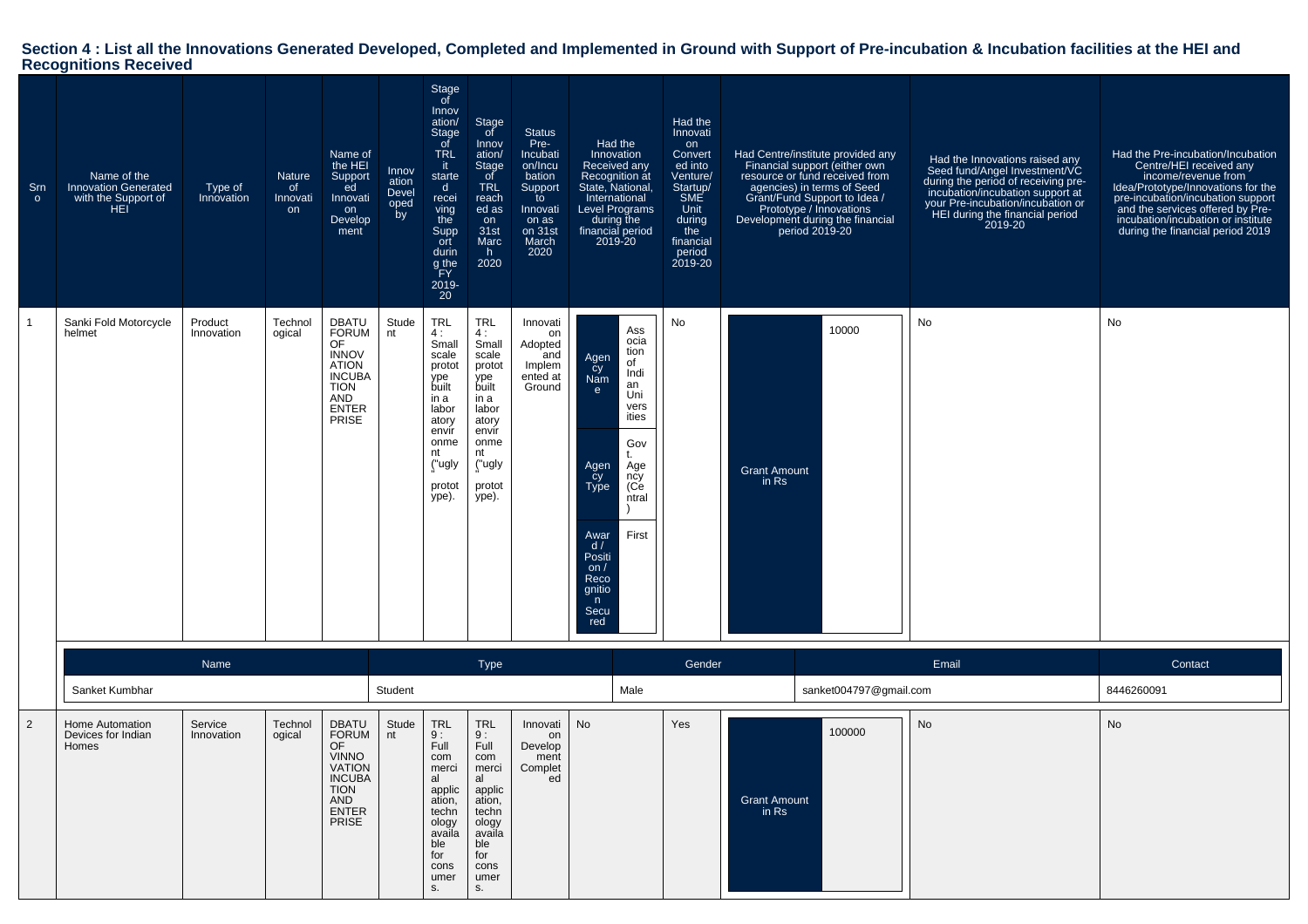|                |                                                                                                           | Name                  |                   |                                                                                                                      |             |                                                                                                                                            | Type                                                                                                                                 |                                                         |           |      | Gender                       |                                |                                | Email | Contact    |
|----------------|-----------------------------------------------------------------------------------------------------------|-----------------------|-------------------|----------------------------------------------------------------------------------------------------------------------|-------------|--------------------------------------------------------------------------------------------------------------------------------------------|--------------------------------------------------------------------------------------------------------------------------------------|---------------------------------------------------------|-----------|------|------------------------------|--------------------------------|--------------------------------|-------|------------|
|                | Abhijeet Dhole                                                                                            |                       |                   |                                                                                                                      | Student     |                                                                                                                                            |                                                                                                                                      |                                                         |           | Male |                              |                                | abhijeetdhole13@gmail.com      |       | 8806835217 |
| $\overline{3}$ | An Innovative and safe<br>Motor Bike Helmet<br>accessories with all<br>Weather Comfort and<br>Ventilation | Product<br>Innovation | Technol<br>ogical | DBATU<br>FORUM<br>OF<br><b>INNOV</b><br><b>ATION</b><br><b>INCUBA</b><br><b>TION</b><br><b>AND</b><br>ENTER<br>PRISE | Stude<br>nt | TRL<br>4 :<br>Small<br>scale<br>protot<br>ype<br>built<br>in a<br>labor<br>atory<br>envir<br>onme<br>nt<br>("ugly<br>protot<br>ype).       | TRL<br>4:<br>Small<br>scale<br>protot<br>ype<br>built<br>in a<br>labor<br>atory<br>envir<br>onme<br>nt<br>("ugly<br>protot<br>ype).  | Innovati<br>on<br>Develop<br>ment<br>Complet<br>ed      | No        |      | $\operatorname{\mathsf{No}}$ | <b>Grant Amount</b><br>in $Rs$ | 100000                         | No    | ${\sf No}$ |
|                |                                                                                                           | Name                  |                   |                                                                                                                      |             |                                                                                                                                            | Type                                                                                                                                 |                                                         |           |      | Gender                       |                                |                                | Email | Contact    |
|                | Rahul Salvi                                                                                               |                       |                   |                                                                                                                      | Student     |                                                                                                                                            |                                                                                                                                      |                                                         |           | Male |                              |                                | rss3570@gmail.com              |       | 8668629167 |
| $\overline{4}$ | <b>EASS Solutions and</b><br><b>Services</b>                                                              | Service<br>Innovation | Technol<br>ogical | DBATU<br><b>FORUM</b><br>OF<br><b>INNOV</b><br>ATION<br>INCUBA<br><b>TION</b><br>AND<br><b>ENTER</b><br><b>PRISE</b> | Stude<br>nt | <b>TRL</b><br>$\frac{9}{1}$ :<br>com<br>merci<br>al<br>applic<br>ation,<br>techn<br>ology<br>availa<br>ble<br>for<br>cons<br>umer<br>s.    | TRL<br>$\frac{9}{1}$ :<br>com<br>merci<br>al<br>applic<br>ation,<br>techn<br>ology<br>availa<br>ble<br>for<br>cons<br>umer<br>s.     | Innovati<br>on<br>Develop<br>ment<br>Complet<br>ed      | <b>No</b> |      | Yes                          | No                             |                                | No    | No         |
|                |                                                                                                           | Name                  |                   |                                                                                                                      |             |                                                                                                                                            | Type                                                                                                                                 |                                                         |           |      | Gender                       |                                |                                | Email | Contact    |
|                | Kishoraditya Chaudhari                                                                                    |                       |                   |                                                                                                                      | Student     |                                                                                                                                            |                                                                                                                                      |                                                         |           | Male |                              |                                | kishoradityasc@gmail.com       |       | 9594445366 |
|                |                                                                                                           | Name                  |                   |                                                                                                                      |             |                                                                                                                                            | Type                                                                                                                                 |                                                         |           |      | Gender                       |                                |                                | Email | Contact    |
|                | Shivam Dhote                                                                                              |                       |                   |                                                                                                                      | Student     |                                                                                                                                            |                                                                                                                                      |                                                         |           | Male |                              |                                | shivamdhote3@gmail.com         |       | 8793531102 |
|                | Jagannath Nayak                                                                                           |                       |                   |                                                                                                                      | Student     |                                                                                                                                            |                                                                                                                                      |                                                         |           | Male |                              |                                | mail2nayak.jagannath@gmail.com |       | 8456921816 |
| 5              | Student Bicycle<br>Sharing System                                                                         | Product<br>Innovation | Technol<br>ogical | DBATU<br>FORUM<br>OF<br><b>INNOV</b><br><b>ATION</b><br><b>INCUBA</b><br><b>TION</b><br>AND<br><b>ENTER</b><br>PRISE | Stude<br>nt | <b>TRL</b><br>4:<br>Small<br>scale<br>protot<br>ype<br>built<br>in a<br>labor<br>atory<br>envir<br>onme<br>nt<br>("ugly<br>protot<br>ype). | TRL<br>4 :<br>Small<br>scale<br>protot<br>ype<br>built<br>in a<br>labor<br>atory<br>envir<br>onme<br>nt<br>("ugly<br>protot<br>ype). | Innovati   No<br>on<br>Develop<br>ment<br>Complet<br>ed |           |      | No                           | <b>Grant Amount</b><br>in Rs   | 10000                          | No    | No         |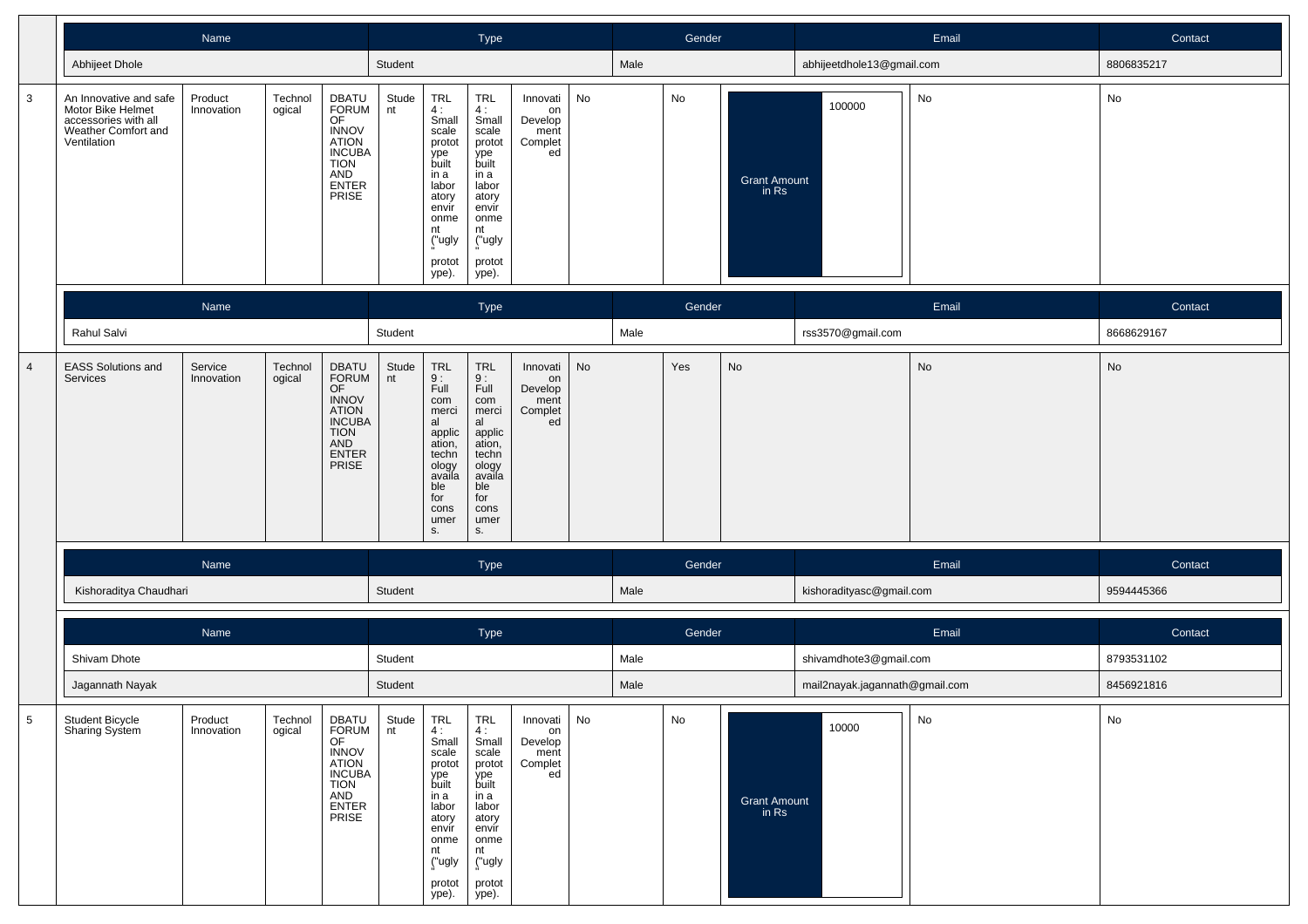|   |                                                           | Name                  |                   |                                                                                                               |             |                                                                                                                                     | Type                                                                                                                                       |                                              |                                                                                                                                          |                                                                                                                                           | Gender |    |                             | Email | Contact    |
|---|-----------------------------------------------------------|-----------------------|-------------------|---------------------------------------------------------------------------------------------------------------|-------------|-------------------------------------------------------------------------------------------------------------------------------------|--------------------------------------------------------------------------------------------------------------------------------------------|----------------------------------------------|------------------------------------------------------------------------------------------------------------------------------------------|-------------------------------------------------------------------------------------------------------------------------------------------|--------|----|-----------------------------|-------|------------|
|   | Saurabh Singh                                             |                       |                   |                                                                                                               | Student     |                                                                                                                                     |                                                                                                                                            |                                              |                                                                                                                                          | Male                                                                                                                                      |        |    | sourabhsinghraj27@gmail.com |       | 9969627099 |
|   |                                                           | Name                  |                   |                                                                                                               |             |                                                                                                                                     | Type                                                                                                                                       |                                              |                                                                                                                                          |                                                                                                                                           | Gender |    |                             | Email | Contact    |
|   | Pranali Jha                                               |                       |                   |                                                                                                               | Student     |                                                                                                                                     |                                                                                                                                            |                                              |                                                                                                                                          | Female                                                                                                                                    |        |    | jha.pranali28@gmail.com     |       | 9657612417 |
| 6 | Collapsible, adjustable<br>& convertible safety<br>helmet | Product<br>Innovation | Technol<br>ogical | DBATU<br>FORUM<br>OF<br><b>INNOV</b><br><b>ATION</b><br><b>INCUBA</b><br><b>TION</b><br>AND<br>ENTER<br>PRISE | Stude<br>nt | TRL<br>4:<br>Small<br>scale<br>protot<br>ype<br>built<br>in a<br>labor<br>atory<br>envir<br>onme<br>nt<br>("ugly<br>protot<br>ype). | <b>TRL</b><br>4:<br>Small<br>scale<br>protot<br>ype<br>built<br>in a<br>labor<br>atory<br>envir<br>onme<br>nt<br>("ugly<br>protot<br>ype). | Innovati<br>on<br>Develop<br>ment<br>Ongoing | Agen<br>cy<br>Nam<br>e<br>Agen<br>Cy<br>Type<br>Awar<br>d/<br>Positi<br>on <sub>l</sub><br>Reco<br>gnitio<br>$\mathsf{n}$<br>Secu<br>red | Neh<br>ru<br>Scie<br>nce<br>Cen<br>ter<br>Mu<br>mba<br>Gov<br>t.<br>Age<br>ncy<br>(Sta<br>te)<br>Bes<br>Inno<br>vati<br>ve<br>pro<br>duct | No     | No |                             | No    | No         |
|   | Name                                                      |                       |                   |                                                                                                               |             |                                                                                                                                     | Type                                                                                                                                       |                                              |                                                                                                                                          | Gender                                                                                                                                    |        |    | Email                       |       | Contact    |
|   | Sanket Kumbhar                                            |                       |                   |                                                                                                               |             |                                                                                                                                     |                                                                                                                                            |                                              |                                                                                                                                          | Male                                                                                                                                      |        |    | sanket004797@gmail.com      |       | 8446260091 |

## **Section 5 : List all the Ventures/Startups/SME Units Established with Support of Pre-incubation & Incubation facilities at the HEI**

**No Data Flled!**

# **Section 7 > i : List all the Collaborations with External Agencies and Co-Creation of I&E Activities by the HEI**

| Srno | <b>Collaborated Agency Name</b>                       | Collaborated Agency Type         | Purpose of Collaboration                                                                                                          | <b>Type of Support Offered</b>        | No. of Student<br>Projects/ Ideas /<br>Innovation / Startups<br>from the HEI get<br>benefitted through<br>this partnership | Date of MOU /<br><b>Agreement Signed</b><br>on. |
|------|-------------------------------------------------------|----------------------------------|-----------------------------------------------------------------------------------------------------------------------------------|---------------------------------------|----------------------------------------------------------------------------------------------------------------------------|-------------------------------------------------|
|      | ELECTRONIC PAYMENT SYSTEMS (P)<br>LIMITED, MUMBAI     | Corporate / Industry Association | Collaboration with Startups/Industry Associations/Knowledge<br>Agencies to Promote I&E Activities and/or Internship Opportunities | Incubation, Mentoring, Netwo<br>rking | 25                                                                                                                         | 27-09-2019                                      |
|      | ICIB Mumbai                                           | <b>International Agencies</b>    | Collaboration with Startups/Industry Associations/Knowledge<br>Agencies to Promote I&E Activities and/or Internship Opportunities | Mentoring, Networking                 | 15                                                                                                                         | 01-01-2019                                      |
|      | NDA (U S Technology International<br>Private limited) | <b>International Agencies</b>    | Collaboration with Startups/Industry Associations/Knowledge<br>Agencies to Promote I&E Activities and/or Internship Opportunities | Mentoring, Networking                 | 10                                                                                                                         | 23-08-2019                                      |